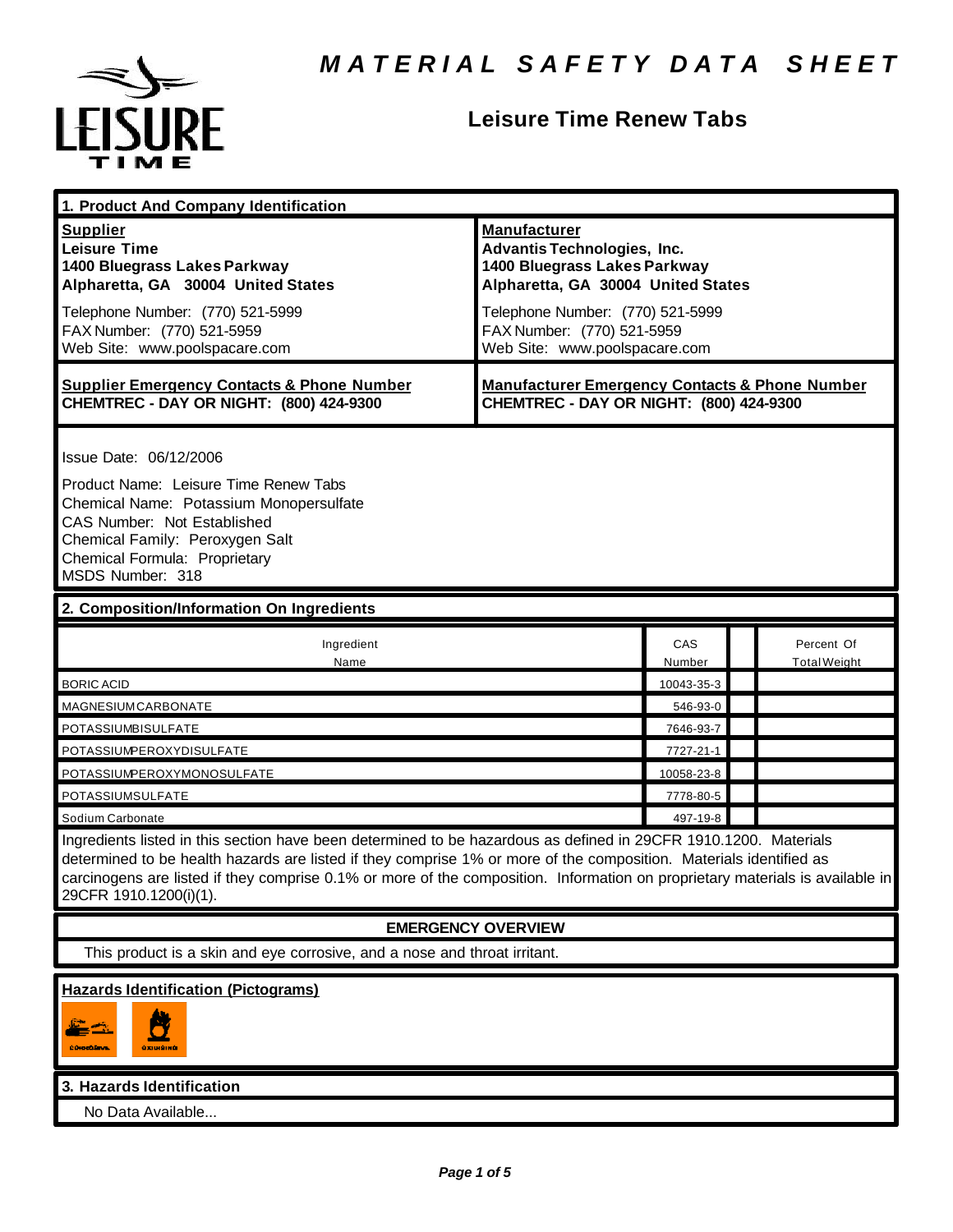# **Leisure Time Renew Tabs**

## **3. Hazards Identification - Continued**

#### **Primary Routes(s) Of Entry**

Skin Contact

#### **Eye Hazards**

Corrosive to eyes. Eye contact may cause corrosion or ulceration. Severe eye damage may result if not immediately treated.

#### **Skin Hazards**

Corrosive to skin. Skin contact with aqueous solutions or the dry powder upon contact with moisture or perspiration may cause skin burns or ulceration; temporary body hair loss may occur in contacted areas. Skin contact with the product may cause allergic skin reactions in sensitive individuals.

#### **Ingestion Hazards**

May cause irritation of the throat. Ingestion may cause inflammation and damage to the lining of the stomach, resulting in bleeding. Ingestion may cause gastritis possibly progressing to necrosis or hemorrhage.

## **Inhalation Hazards**

Inhalation may cause nose bleeds and irritation of the upper respiratory passages with coughing and discomfort.

#### **Signs And Symptoms**

Irritant to eyes and skin due to oxidizing properties

### **First Aid (Pictograms)**



## **4. First Aid Measures**

### **Eye**

In case of contact, hold eyelids apart and immediately flush eyes with plenty of water for at least 15 minutes. Call a physician or a poison control center immediately.

**Skin**

Wash affected areas with soap and water. Call a physician. Wash clothing before reuse.

#### **Ingestion**

DO NOT INDUCE VOMITING. Drink large amounts of water. Call a physician or a poison control center immediately.

#### **Inhalation**

If inhaled, remove to fresh air. If not breathing, give artificial respiration. If breathing is difficult, give oxygen. Consult Physician

## **Fire Fighting (Pictograms)**



### **5. Fire Fighting Measures**

Flash Point: N/A °F

#### **Fire And Explosion Hazards**

Improper storage of large masses of this product can trap heat and lead to ignition of combustibles. Grinding or intensive mixing may cause decomposition with liberation of heat and oxygen; ignition of oxidizable material if present may occur.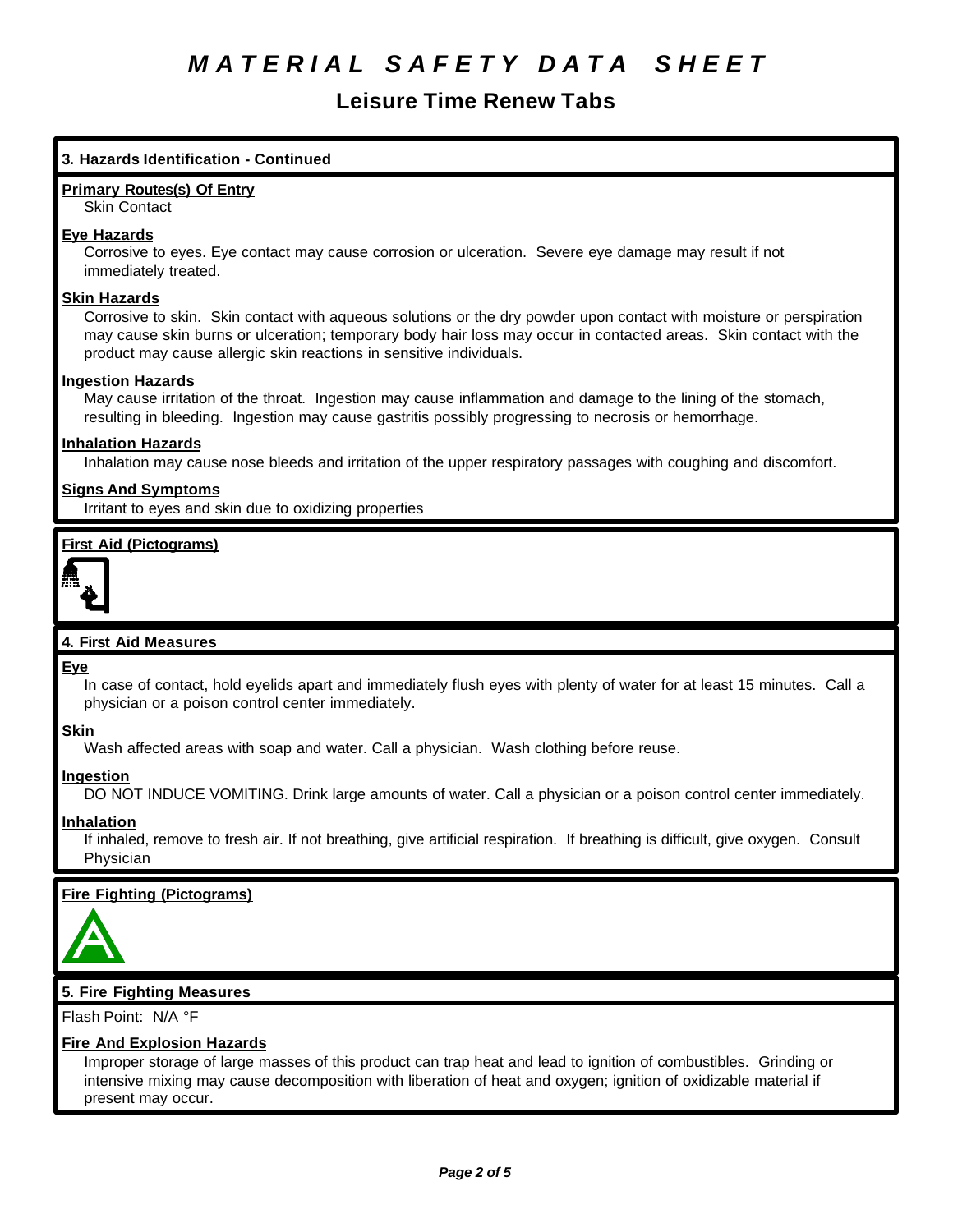# **Leisure Time Renew Tabs**

# **5. Fire Fighting Measures - Continued Extinguishing Media** In case of fire, soak (flood) with water. **Fire Fighting Instructions** Will release oxygen when heated, intensifying a fire. Firefighters should wear self-contained breathing apparatus and full protective gear. GRINDING OR INTENSIVE MIXING MAY GENERATE SUFFICIENT HEAT TO FUSE PRODUCT AND CAUSE IGNITION OF OXIDIZABLE MATERIAL PRESENT. **6. Accidental Release Measures** Clean up spill immediately. Flush spill area with water in compliance with State and Federal Regulations. **Handling & Storage (Pictograms) 7. Handling And Storage Handling And Storage Precautions Keep out of reach of children**. Store material in a cool and dry place. **Handling Precautions** Avoid breathing dust or vapor. Avoid contact with skin and clothing. Avoid contact with eyes. Wash thoroughly after handling. Wash clothing after use. **Storage Precautions** Store in a cool dry place. Keep away from heat, sparks, flame, and other sources of ignition (i.e., pilot lights, electric motors and static electricity). **Work/Hygienic Practices** Use safe chemical handling procedures suitable for the hazards presended by this material. **Protective Clothing (Pictograms) 8. Exposure Controls/Personal Protection Engineering Controls** Local exhaust acceptable. Special exhaust not required

### **Eye/Face Protection**

Safety glasses with side shields or goggles recommended.

### **Skin Protection**

Chemical-resistant gloves.

#### **Respiratory Protection**

The level of respiratory protection needed should be based on the required protection factor after evaluating chemical exposures using appropriate industrial hygiene monitoring and/or OSHA guidance.

#### **9. Physical And Chemical Properties**

No Data Available...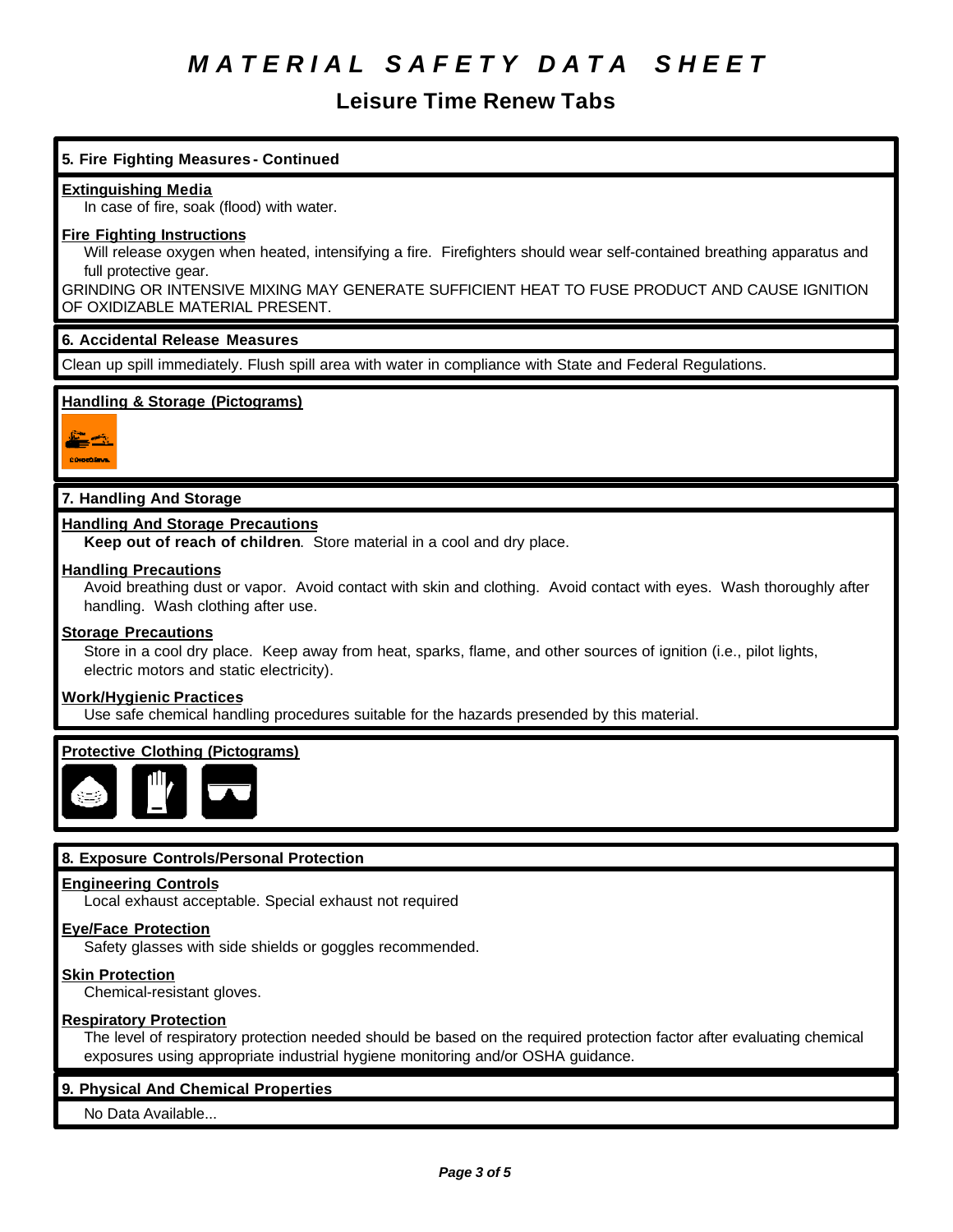# **Leisure Time Renew Tabs**

## **9. Physical And Chemical Properties - Continued**

#### **Appearance**

White tablet

# **Odor**

None

Chemical Type: Mixture Physical State: Solid Melting Point: DECOMPOSES °F Boiling Point: DECOMPOSES °F Specific Gravity: 1.2 Molecular Weight: PROPRIETARY Percent Volitales: NIL Vapor Pressure: NIL Vapor Density: NOT VOLATILE Solubility: >25% AT 20C (68F) Evaporation Rate: NOT VOLATILE Corrosive, Oxidizer

## **10. Stability And Reactivity**

Stability: Stable Hazardous Polymerization: Will not occur

#### **Conditions To Avoid (Stability)**

The mixture of this product with compounds containing halides or active halogens (bromine, chlorine, iodine) can cause the release of the respective halogen gas, if moisture is present. Avoid these gases (bromine and chlorine) because they are very irritating to eyes and lungs even at low concentrations. Never mix concentrated product with dry or concentrated bromine containing chemicals, such as bromates, bromides, or any concentrated bromine pool chemicals. Mixing this prodcut with dry or concentrated chlorine containing chemicals, such as hypochlorites, sodium dichloroisocyanurate, sodium triisocyanurate or with sodium chloride, may cause the release of chlorine gas.

Mixing with cyanides can cause release of hydrogen cyanide gas. Mixing with heavy metal salts such as those of cobalt, nickel, copper, or manganese can cause decomposition with release of oxygen and heat.

### **Incompatible Materials**

Alkalis, Heavy Metals cause evolution of Oxygen gas. Halogens and cyanides can cause release of gases of these compounds.

### **Hazardous Decomposition Products**

Oxygen

### **11. Toxicological Information**

#### **Acute Studies**

This product is a severe skin and eye irritant, but is not a skin sensitizer in animals.

### **12. Ecological Information**

No Data Available...

### **13. Disposal Considerations**

Dispose in accordance with applicable federal, state and local government regulations.

### **14. Transport Information**

No Data Available...